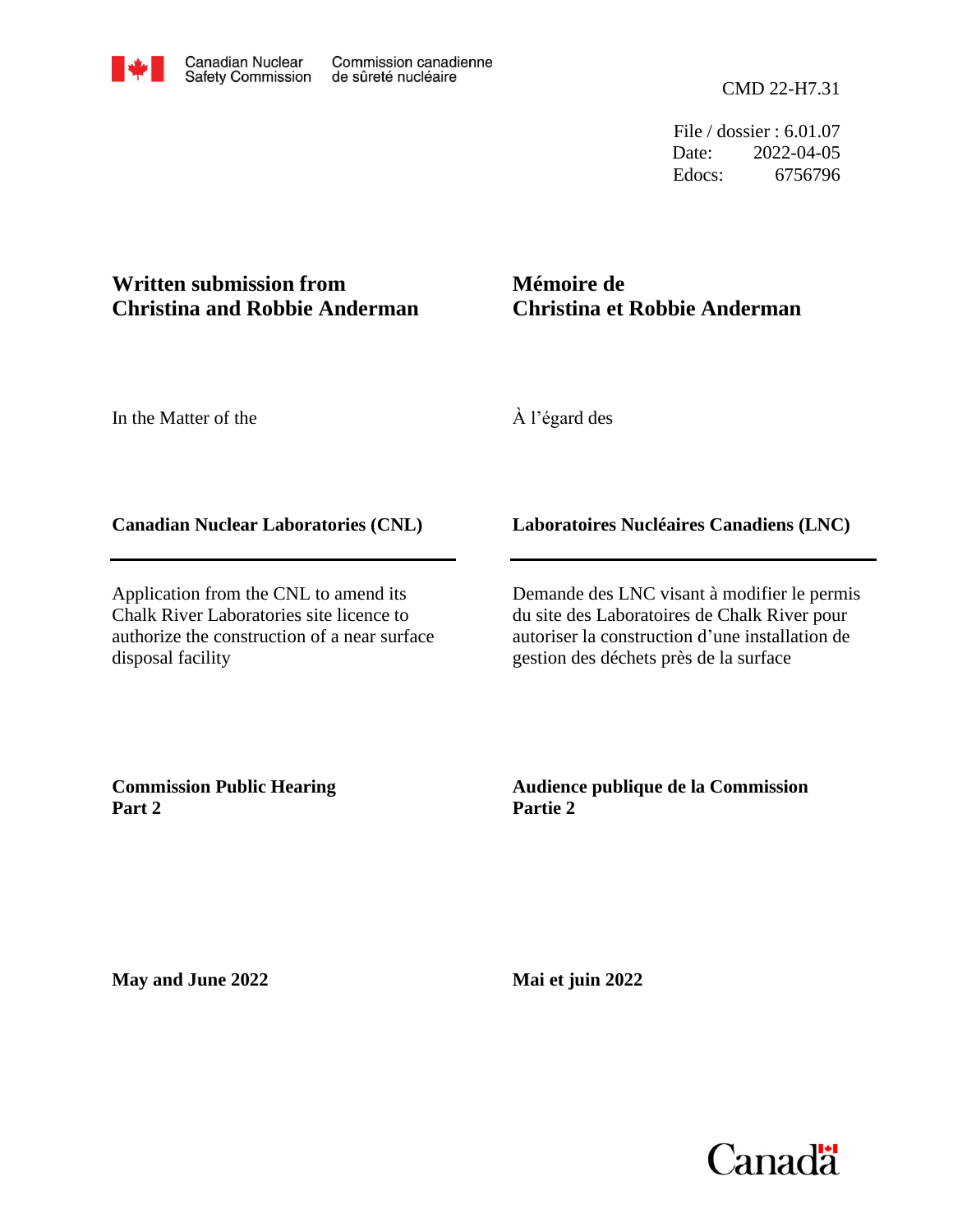Filed on April 5, 2022

To whom it may concern,

We would like to intervene in writing to the May 31 Public Commission Hearing about the request from Canadian Nuclear Laboratories to create a Near Surface Nuclear Waste Disposal Facility near Chalk River, Ontario.

Here is our submission/intervention (also see below with more details the recent media release from Concerned Citizens of Renfrew County):

To the Canadian Nuclear Safety Commission (CNSC)

Please insist that all of the flaws, errors, and omissions, found by the local Citizens Groups, in the Canadian Nuclear Laboratories application for permission to create this proposed nuclear and hazardous near surface waste dump be addressed before the CNSC Commissioners consider making a licensing decision.

This is a decision that deeply affects the future of all life in the Upper Ottawa Valley and along the Ottawa River and St Lawrence River. International Standards for nuclear waste disposal call for a location that is buried deep in rock that is not near a fault line and not near any bodies of water. This proposal for a near surface nuclear and other hazardous waste dump near the Ottawa River in earthquake prone region clearly comes nowhere close to meeting the International Standards for caring for safety for life on this planet.

We stand in solidarity with the Assembly of First Nations who have passed a resolution opposing the proposed facility, The Concerned Citizens of Renfrew County, Ralliement contre la pollution radioactive, The Council of Canadians, the 140 municipalities who have passed resolutions of concern, and Mother Earth who oppose this near surface nuclear waste dump.

Sincerely,

Christina & Robbie Anderman Killaloe, ON

See below the local citizens groups' recent media release: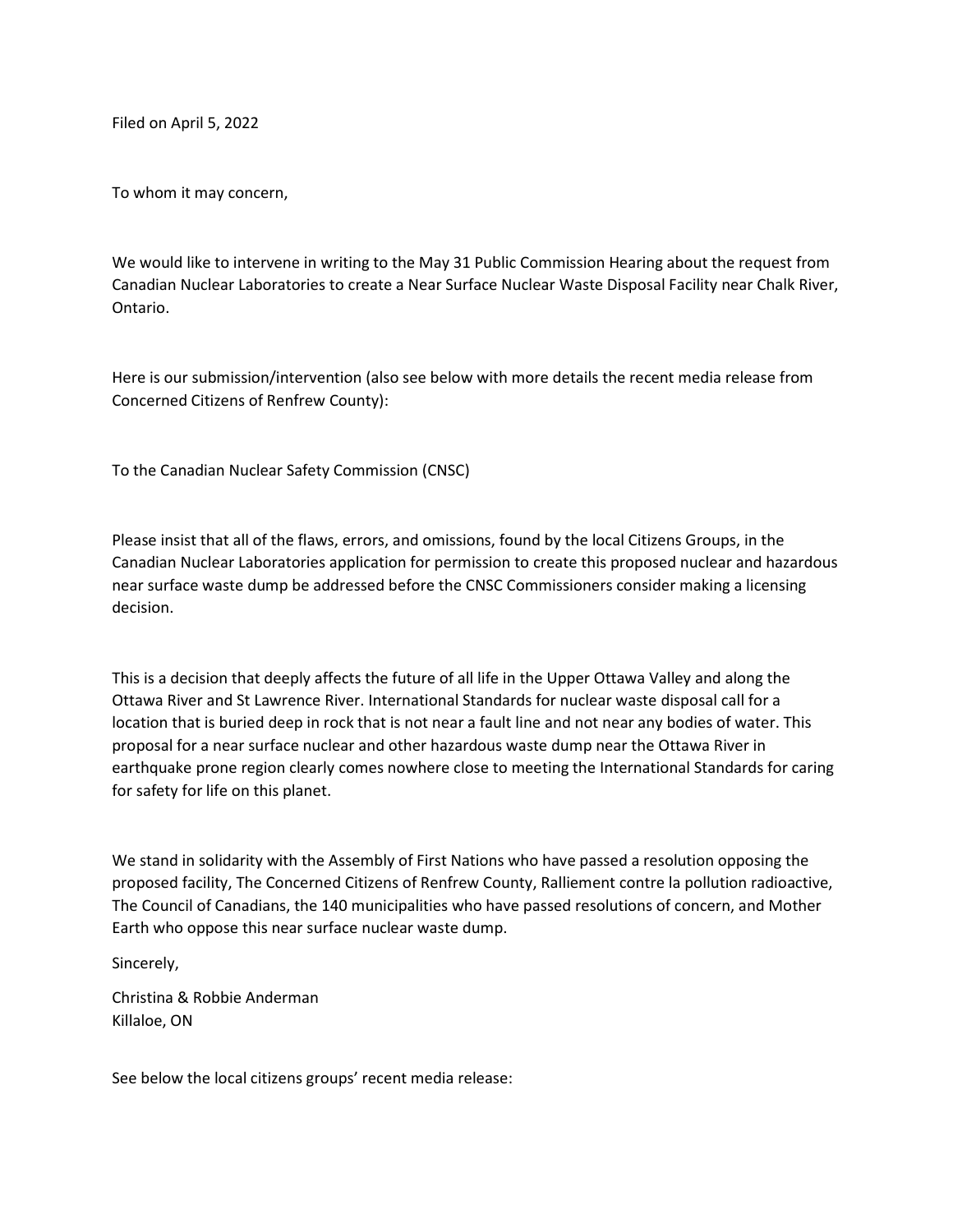Citizens' groups from Ontario and Quebec provided Canadian Nuclear Safety Commission (CNSC) President Rumina Velshi with a searing critique of CNSC's case to approve a giant radioactive waste mound alongside the Ottawa River in advance of a February 22nd hearing.

If approved, the giant landfill would stand 60 feet high and hold one million tonnes of mixed radioactive and hazardous wastes. Some of the contents would remain dangerously radioactive for thousands of years, but the mound itself is only expected to last a few hundred years according to studies produced by the proponent, Canadian Nuclear Laboratories, owned by a consortium of multinational corporations. International safety standards prohibit disposing of long-lived radioactive wastes in landfills.

The citizens' critique of key licensing documents found eleven critical flaws ranging from a failure to provide detailed information about what would go into the dump, as required under the Nuclear Safety and Control Regulations, to a failure to note serious deficiencies in the siting process for the facility.

"You couldn't find a worse site for this dump if you tried," said Johanna Echlin of the Old Fort William (Quebec) Cottagers' Association, one of the groups that co-authored the citizens' critique. "The site is on the side of a hill, and is surrounded on three sides by wetlands that drain into the Ottawa River, a kilometre away. The water table is just inches under the surface at that location and the bedrock is highly fractured."

The site of the proposed facility is also of concern to downstream communities who take their drinking water from the Ottawa River, including Ottawa, Gatineau and Montreal. The three cities are among the more than 140 municipalities that have passed resolutions of concern about the proposed dump. The Assembly of First Nations has also passed a resolution opposing the facility.

Ole Hendrickson, a scientist and researcher for the group Concerned Citizens of Renfrew County and Area said there are a number of serious errors in the licensing documents including a 1000-fold overestimate of radioactivity in nearby uranium ore bodies. "That gross overestimate is used by the proponent and the regulator to make the case that the giant mound would be less radioactive than surrounding rocks after a few hundred years," Hendrickson said. "In fact, high-radioactivity waste containers in the dump would exceed levels in surrounding rocks for thousands of years."

The Quebec-based Ralliement contre la pollution radioactive contributed a number of findings to the critique. The group is very concerned about the presence of cobalt-60, which alone will provide 98% of the initial radioactivity in the dump, even though its radioactivity will decline rapidly thereafter. Used cobalt-60 sources require lead shielding because they emit intense gamma radiation that endangers workers.

Physicist Ginette Charbonneau, a spokeswoman for the Ralliement, says that only low-level cobalt-60 sources could be accepted in an above-ground mound and that the criteria for accepting such waste in the dump must be tightened.

"It is also out of the question that long-lived radioactive substances like plutonium be disposed of in a landfill," Charbonneau said. "This is simply a senseless proposal, which is not in line with international standards at all," she added.

The citizens' groups say the case to approve the giant radioactive landfill, called the NSDF by the proponent, is so seriously flawed that CNSC Commissioners cannot make a sound licensing decision based on the contents of the documents. They have asked that the citizens' critique be distributed to